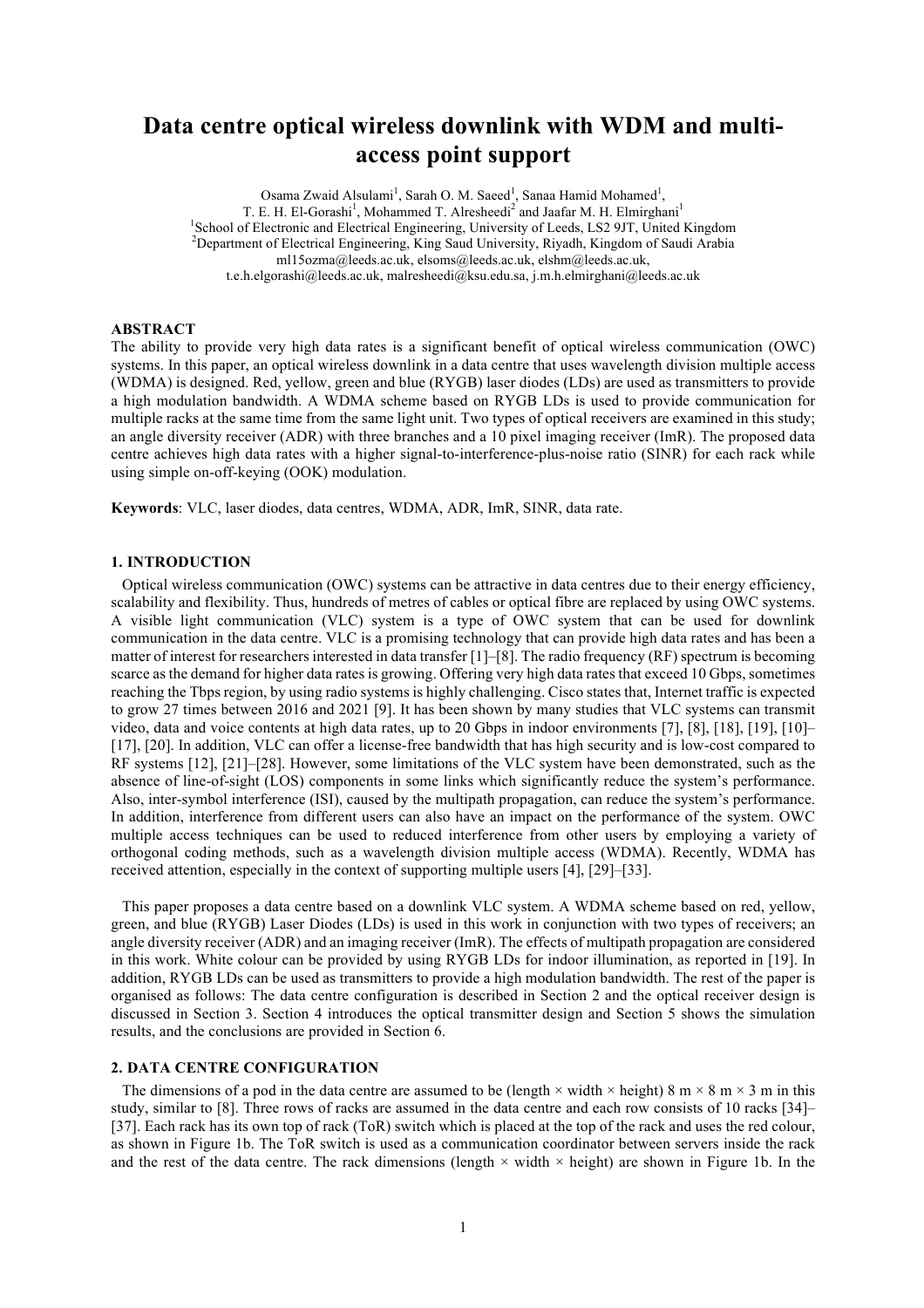

Figure 1: Optical wireless data centre system (a) Data Centre Configuration, (b) Rack diminutions

proposed data centre, more than one meter has been set between rows of racks, and between each row of racks and walls for ventilation. In the simulation, a ray-tracing algorithm was utilised for modelling the ceiling, walls and floor reflections inside the data centre [38]. Each surface inside the data centre was divided into small equal areas  $(dA)$  with a reflection coefficient ( $\rho$ ). Reflections up to second-order were considered in the simulation due to the fact that reflections higher than the second-order have no effect on the received signal [38]. It has been shown that plaster walls which are considered in this work reflect signals in a Lambertian pattern [39]. Thus, the ceiling, walls and floor inside the data centre were modelled as Lambertian reflectors that have a reflection coefficient equal to 0.8 for the ceiling and walls and 0.3 for the floor [39]. Each surface consists of many small areas that act as a small second transmitters. They reflect the received signal in the form of a Lambertian pattern, where  $n$  (emission order) is equal to 1. These small areas can have a significant impact on the results' time resolution. When these areas are very small, a higher resolution is obtained at the cost of longer simulation time. Therefore, each of these small areas was chosen to be 5 cm  $\times$  5 cm for the first-order reflection, and 20 cm  $\times$  20 cm for the second-order reflection to keep the simulation computation time within a reasonable limit [5], [27]. A communication floor (CF) was set at 0.25 m above the floor (see Figure 1a) which means that all communications are done above this CF. Below the CF rows of racks and racks can be connected through a cable.

## **3. OPTICAL RECEIVER DESIGN**

In this work, an optical receiver was placed on the top middle of each row of racks as shown in Figure 1a. Each receiver of each row of racks just covers the three transmitters that are placed 1 m directly above the row of racks. Two types of optical receiver were considered in this study. The first is an angle diversity receiver (ADR) that consists of three branches; branches 2 and 3 consist of three detectors while branch 1 contains 4 detectors as shown in Figure 2a. Branch 2 and 3 serve the six racks in the corner of each row, whereas branch 1 just serves the four racks in the middle of each row. The ADR was used to collect signals from a specific location while reducing interference. Each branch faces a different direction to cover different transmitters in the ceiling of the data centre by using the Azimuth  $(Az)$  and Elevation  $(El)$  angles. The  $El$  angles of the three branches are set as follows: two branches have an angle equal to  $25^{\circ}$ , while the branch that faces upwards is set to  $90^{\circ}$ . The Az angles of the branches are 0°, 90°and 270°. The FOV of each detector is set at 20°. In addition, each detector has an area equal to 20  $mm^2$ . The second type of optical receiver is an imaging receiver (ImR) which contains 10 pixels for collecting signals and reducing interference. Four ImRs were located on the top middle of each row of racks. Each



Figure 2: Optical Receiver Design: (a) ADR, (b) ImR.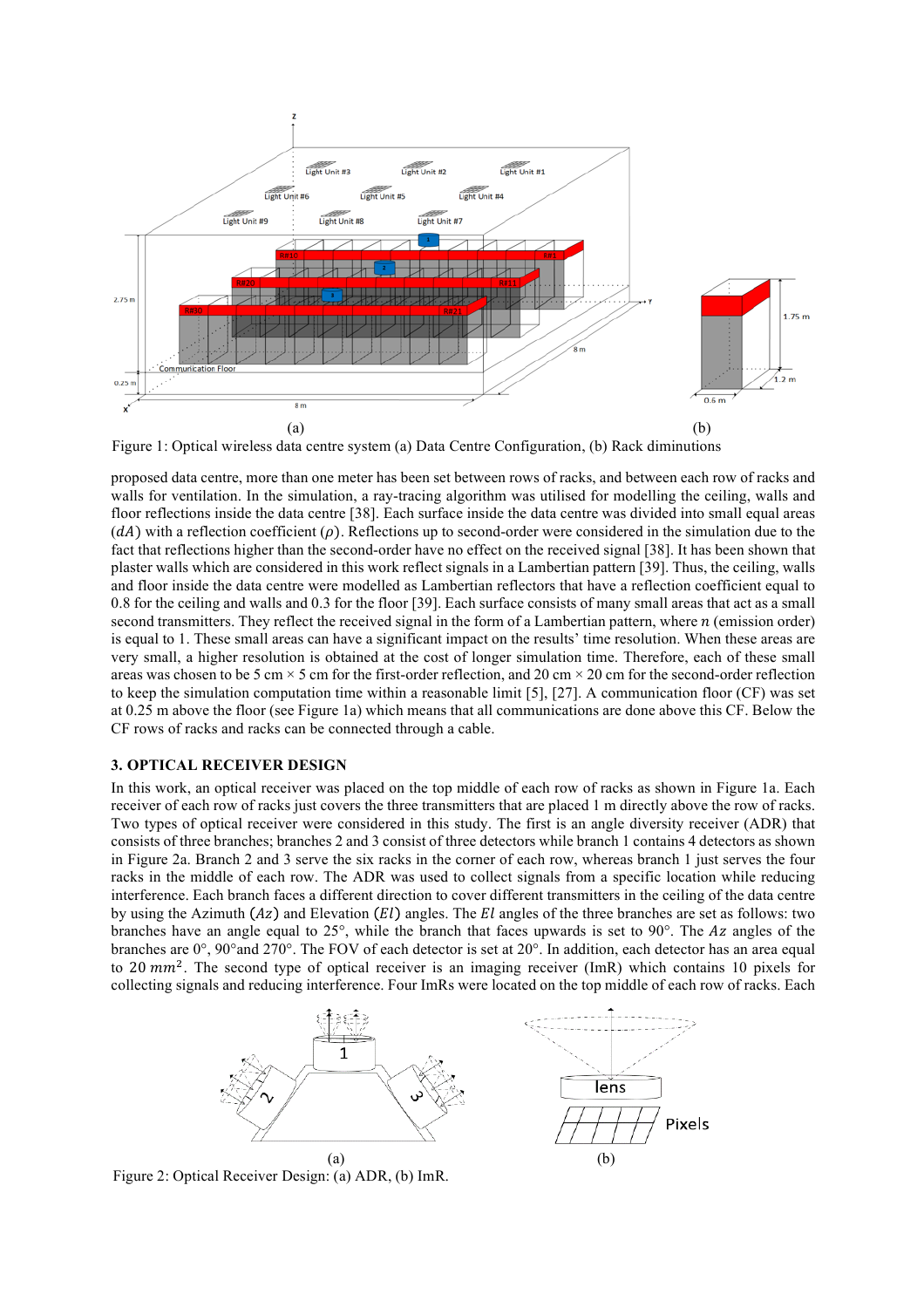pixel has an area equal to 20  $mm^2$  with a narrow FOV. The ImR uses a lens that is placed above the pixels and the FOV of this lens equal to 65° to collect signals from the three transmitters above the row of racks.

## **4. OPTICAL TRANSMITTER DESIGN**

In this study, RYGB LDs light units are used for illumination as well as a transmitter for communication. The data centre consists of nine RYGB Light units as shown in Figure 1a. Each one of these light units consists of 16 widesemi angle RYGB LDs. The semi angle of each one of these RYGB LDs was set to  $70^{\circ}$  to increase the illumination level inside the data centre. These light units were positioned in different fixed locations on the ceiling; (1.8 m, 2 m, 3 m), (1.8 m, 4 m, 3 m), (1.8 m, 6 m, 3 m), (4 m, 2 m, 3 m), (4 m, 4 m, 3 m), (4 m, 6 m, 3 m), (6.2 m, 2 m, 3 m), (6.2 m, 4 m, 3 m) and (6.2 m, 6 m, 3 m). The locations of these light units were chosen to offer good communication links for each row of racks. Thus, each row of racks collects signals from the three RYGB LDs light units that are placed 1 m above the row of racks.

## **5. SIMULATION SETUP AND RESULTS**

In this work, each row of racks received the signal from the three RYGB LDs light units that are placed 1 m directly above the row of racks. In addition, each rack receives a wavelength different wavelength from its neighbour to provide a higher data rates. As mentioned above, a WDMA was used in this work. The assigned wavelength and light unit of each rack are shown in Table 1. The optical receiver that is placed in the top middle of each row of racks receives the desired wavelength from the selected light unit and transfers the received data to the router of the desired rack.

|                | Row 1      |                | Row <sub>2</sub> |            |                | Row 3  |            |              |
|----------------|------------|----------------|------------------|------------|----------------|--------|------------|--------------|
| Rack #         | Wavelength | Light unit $#$ | Rack $#$         | Wavelength | Light unit $#$ | Rack # | Wavelength | Light unit # |
|                | Red        |                | 11               | Red        | $\overline{4}$ | 21     | Red        | 7            |
| 2              | Green      | 1              | 12               | Green      | 4              | 22     | Green      | 7            |
| 3              | Yellow     | 1              | 13               | Yellow     | $\overline{4}$ | 23     | Yellow     | 7            |
| $\overline{4}$ | Red        | 2              | 14               | Red        | 5              | 24     | Red        | 8            |
| 5              | Green      | $\overline{2}$ | 15               | Green      | 5              | 25     | Green      | $\,8\,$      |
| 6              | Blue       | 2              | 16               | Blue       | 5              | 26     | Blue       | $\,8\,$      |
| 7              | Yellow     | 2              | 17               | Yellow     | 5              | 27     | Yellow     | 8            |
| 8              | Yellow     | 3              | 18               | Yellow     | 6              | 28     | Yellow     | 9            |
| 9              | Green      | 3              | 19               | Green      | 6              | 29     | Green      | 9            |
| 10             | Red        | 3              | 20               | Red        | 6              | 30     | Red        | 9            |

Table 1: The assigned wavelength and light unit of each rack

As outlined in the Section 3, two types of optical receivers are evaluated in this study; ADR and ImR. The SINR should be high to decrease the bit error rate (BER) which can be calculated when using on off keying (OOK) modulation as:

$$
P_e = Q(\sqrt{SINR})\tag{1}
$$

where the function  $Q(\cdot)$  is the Q-function. The SINR of each wavelength can be determined using:

$$
SINR = \frac{R_W^2 (P_{s1w} - P_{s0w})^2}{\sigma_{tw}^2 + \sum_{l=1}^L R_W^2 (P_{i1w} - P_{i0w})^2}
$$
(2)

where  $R_w$  is the photodetector responsivity based on the used wavelength ( $Red = 0.4 \frac{A}{W}$ , Yellow = 0.35 $\frac{A}{W}$ , Green = 0.3  $\frac{A}{W}$  and Blue = 0.2  $\frac{A}{W}$ ),  $P_{s1w}$  is the optical power received from the desired wavelength that is associated with logic 1,  $P_{s0w}$  is the received optical power from the desired wavelength that is associated with logic 0,  $\sigma_{tw}$  is the total noise related to the received signal from the desired wavelength.  $P_{i1w}$  is the received optical power from the other modulated light units using the same wavelength associated with logic 1 and  $P_{i0w}$  is the optical power received from the other modulated light units using the same wavelength associated with logic 0.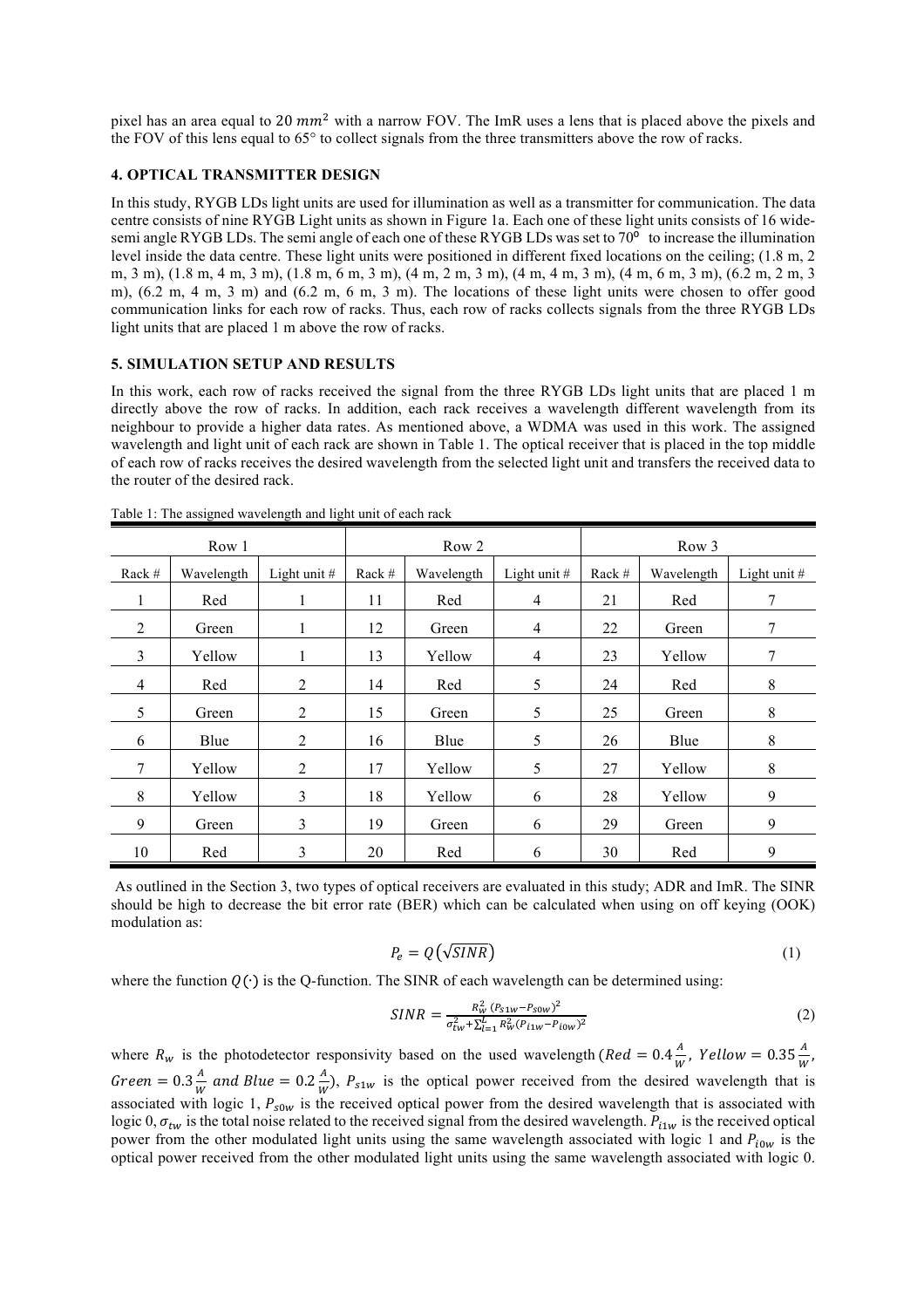The ImR consists of a lens as shown in Figure 2c with a transmission factor that depends on the incidence angle  $(Y)$  which is computed using [40]:

$$
Tc(Y) = -0.1982Y^2 + 0.0425Y + 0.8778
$$

 Figure 3a compares the signal-to-interference-plus-noise ratio (SINR) (dB) of the two proposed optical receivers; the imaging and angle diversity receivers, using the selected combining method. The results show that both types of optical receivers provide high SINR, greater than 15.6 dB which is needed for  $P_e = 10^{-9}$  [41]. The ImR offers higher SINR in many racks compared to the ADR. In terms of the supported data rate, the ImR can offer data rates up to 8.5 Gbps for each rack, while the supported data rate when using the ADR varied between 1.5Gbps and 7 Gbps, as shown in Figure 3b. These supported data rates are based on the SINR in Figure 3a. Thus, the ImR is better than ADR.



Figure 3: Optical wireless data centre system (a) Channel Bandwidth, (b) SINR and (c) Data Rate of ADR and ImR

# **6. CONCLUSIONS**

In this paper, a data centre downlink was proposed using RYGB LDs as a transmitter. The proposed data centre contains 30 racks that are divided into three rows. Each row consists of 10 racks and each rack has a top of rack switch that is placed on the top of the rack. Two types of optical receivers were examined in the proposed data centre; an angle diversity receiver (ADR) and an imaging receiver (ImR), using a simple modulation technique, OOK. A data rate of 8.5 Gbps can be achieved for downlink communication for each row at the same time by using the ImR, while the ADR provides varied data rates between 1.5Gbps and 7 Gbps. The ImR provides better results compared to the ADR in terms of the supported data rate.

# **ACKNOWLEDGEMENTS**

The authors would like to acknowledge funding from the Engineering and Physical Sciences Research Council (EPSRC) INTERNET (EP/H040536/1), STAR (EP/K016873/1) and TOWS (EP/S016570/1) projects. The authors extend their appreciation to the deanship of Scientific Research under the International Scientific Partnership Program ISPP at King Saud University, Kingdom of Saudi Arabia for funding this research work through ISPP#0093. OZA would like to thank Umm Al-Qura University in the Kingdom of Saudi Arabia for funding his PhD scholarship. SOMS would like to thank the University of Leeds and the Higher Education Ministry in Sudan for funding her PhD scholarship. SHM would like to thank EPSRC for providing her Doctoral Training Award scholarship. All data are provided in full in the results section of this paper.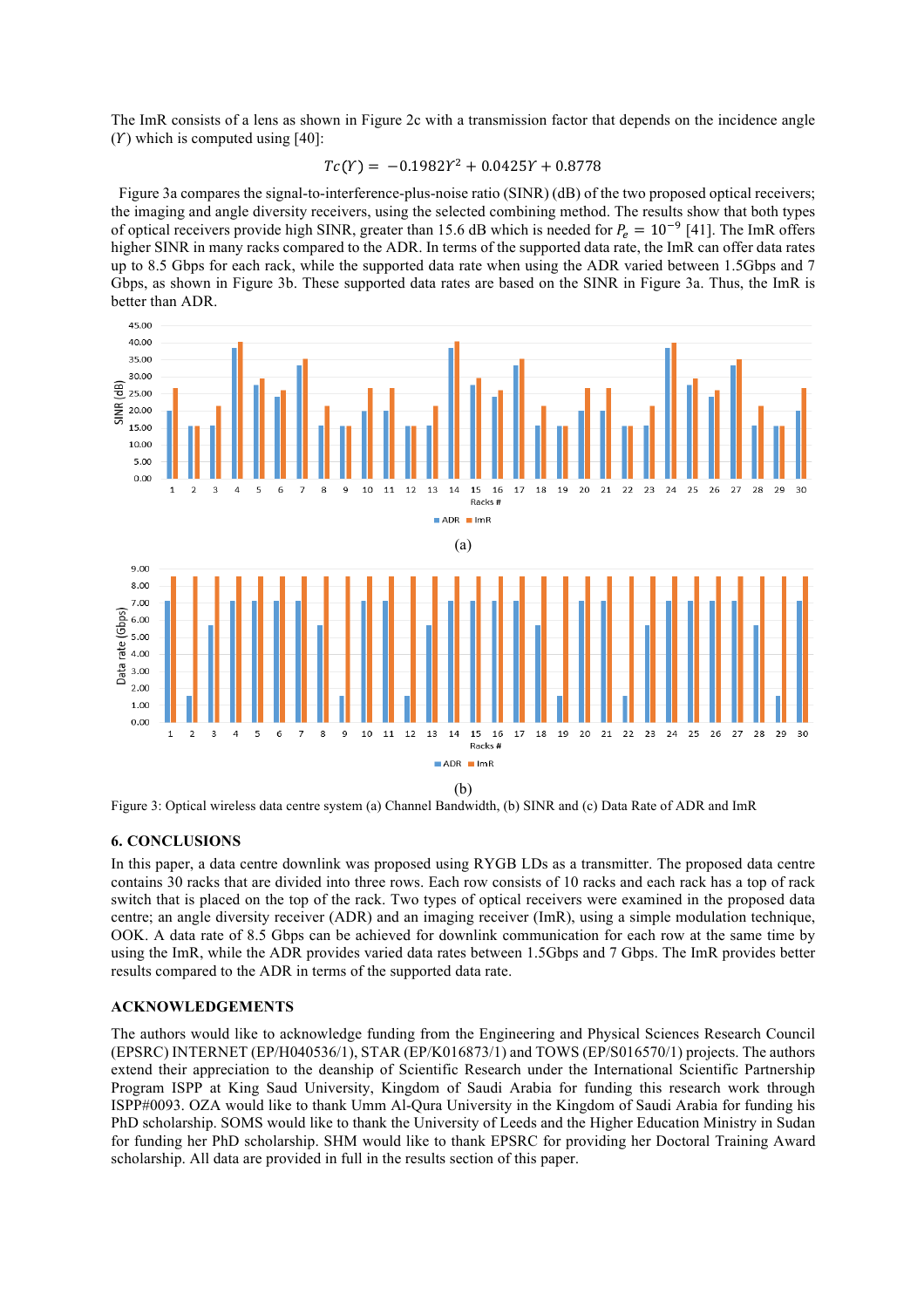#### **REFERENCES**

- 1. Z. Ghassemlooy, W. Popoola, and S. Rajbhandari, *Optical wireless communications: system and channel modelling with Matlab®*. 2012. 2. F. E. Alsaadi, M. A. Alhartomi, and J. M. H. Elmirghani, "Fast and efficient adaptation algorithms for multi-gigabit wireless infrared
- systems," *J. Light. Technol.*, vol. 31, no. 23, pp. 3735–3751, 2013. 3. A. T. Hussein and J. M. H. Elmirghani, "10 Gbps Mobile Visible Light Communication System Employing Angle Diversity, Imaging
- Receivers, and Relay Nodes," *J. Opt. Commun. Netw.*, vol. 7, no. 8, pp. 718–735, 2015. 4. S. H. Younus and J. M. H. Elmirghani, "WDM for high-speed indoor visible light communication system," in *International Conference on*
- *Transparent Optical Networks*, 2017, pp. 1–6. 5. A. T. Hussein, M. T. Alresheedi, and J. M. H. Elmirghani, "20 Gb/s Mobile Indoor Visible Light Communication System Employing Beam
- Steering and Computer Generated Holograms," *J. Light. Technol.*, vol. 33, no. 24, pp. 5242–5260, 2015. 6. A. T. Hussein, M. T. Alresheedi, and J. M. H. Elmirghani, "25 Gbps mobile visible light communication system employing fast adaptation techniques," in *2016 18th International Conference on Transparent Optical Networks (ICTON)*, 2016.
- 7. O. Z. Alsulami, M. T. Alresheedi, and J. M. H. Elmirghani, "Transmitter diversity with beam steering," in *2019 21st International Conference on Transparent Optical Networks (ICTON)*, 2019, pp. 1–5.
- 8. O. Z. Alsulami, M. O. I. Musa, M. T. Alresheedi, and J. M. H. Elmirghani, "Visible light optical data centre links," in *2019 21st International Conference on Transparent Optical Networks (ICTON)*, 2019, pp. 1–5.
- 9. Cisco Mobile, *Cisco Visual Networking Index: Global Mobile Data Traffic Forecast Update, 2016-2021 White Paper*. 2017.
- 10. K. L. Sterckx, J. M. H. Elmirghani, and R. A. Cryan, "Sensitivity assessment of a three-segment pyrimadal fly-eye detector in a semidisperse optical wireless communication link," *IEE Proc. Optoelectron.*, vol. 147, no. 4, pp. 286–294, 2000.
- 11. A. G. Al-Ghamdi and J. M. H. Elmirghani, "Performance evaluation of a triangular pyramidal fly-eye diversity detector for optical wireless communications," *IEEE Commun. Mag.*, vol. 41, no. 3, pp. 80–86, 2003.
- 12. M. T. Alresheedi and J. M. H. Elmirghani, "Hologram Selection in Realistic Indoor Optical Wireless Systems With Angle Diversity Receivers," *IEEE/OSA J. Opt. Commun. Netw.*, vol. 7, no. 8, pp. 797–813, 2015.
- 13. A. T. Hussein, M. T. Alresheedi, and J. M. H. Elmirghani, "Fast and Efficient Adaptation Techniques for Visible Light Communication Systems," *J. Opt. Commun. Netw.*, vol. 8, no. 6, pp. 382–397, 2016.
- 14. S. H. Younus, A. A. Al-Hameed, A. T. Hussein, M. T. Alresheedi, and J. M. H. Elmirghani, "Parallel Data Transmission in Indoor Visible Light Communication Systems," *IEEE Access*, vol. 7, pp. 1126–1138, 2019.
- 15. A. G. Al-Ghamdi and M. H. Elmirghani, "Optimization of a triangular PFDR antenna in a fully diffuse OW system influenced by background noise and multipath propagation," *IEEE Trans. Commun.*, vol. 51, no. 12, pp. 2103–2114, 2003.
- 16. A. G. Al-Ghamdi and J. M. H. Elmirghani, "Characterization of mobile spot diffusing optical wireless systems with diversity receiver," in *ICC'04 IEEE International Conference on Communications*, 2004.
- 17. F. E. Alsaadi and J. M. H. Elmirghani, "Performance evaluation of 2.5 Gbit/s and 5 Gbit/s optical wireless systems employing a two dimensional adaptive beam clustering method and imaging diversity detection," *IEEE J. Sel. Areas Commun.*, vol. 27, no. 8, pp. 1507–1519, 2009.
- 18. O. Z. Alsulami, M. T. Alresheedi, and J. M. H. Elmirghani, "Optical Wireless Cabin Communication System," in *2019 IEEE Conference on Standards for Communications and Networking (CSCN)*, 2019, pp. 1–4.
- 19. O. Z. Alsulami, M. O. I. Musa, M. T. Alresheedi, and J. M. H. Elmirghani, "Co-existence of Micro, Pico and Atto Cells in Optical Wireless Communication," in *2019 IEEE Conference on Standards for Communications and Networking (CSCN)*, 2019, pp. 1–5.
- 20. S. O. M. Saeed, S. Hamid Mohamed, O. Z. Alsulami, M. T. Alresheedi, and J. M. H. Elmirghani, "Optimized resource allocation in multiuser WDM VLC systems," in *2019 21st International Conference on Transparent Optical Networks (ICTON)*, 2019, pp. 1–5.
- 21. M. T. Alresheedi and J. M. H. Elmirghani, "10 Gb/s indoor optical wireless systems employing beam delay, power, and angle adaptation methods with imaging detection," *IEEE/OSA J. Light. Technol.*, vol. 30, no. 12, pp. 1843–1856, 2012.
- 22. K. L. Sterckx, J. M. H. Elmirghani, and R. A. Cryan, "Pyramidal fly-eye detection antenna for optical wireless systems," *Opt. Wirel. Commun. (Ref. No. 1999/128), IEE Colloq.*, pp. 5/1-5/6, 1999.
- 23. F. E. Alsaadi, M. Nikkar, and J. M. H. Elmirghani, "Adaptive mobile optical wireless systems employing a beam clustering method, diversity detection, and relay nodes," *IEEE Trans. Commun.*, vol. 58, no. 3, pp. 869–879, 2010.
- 24. F. E. Alsaadi and J. M. H. Elmirghani, "Adaptive mobile line strip multibeam MC-CDMA optical wireless system employing imaging detection in a real indoor environment," *IEEE J. Sel. Areas Commun.*, vol. 27, no. 9, pp. 1663-1675, 2009.
- 25. M. T. Alresheedi and J. M. H. Elmirghani, "Performance evaluation of 5 Gbit/s and 10 Gbit/s mobile optical wireless systems employing beam angle and power adaptation with diversity receivers," *IEEE J. Sel. Areas Commun.*, vol. 29, no. 6, pp. 1328–1340, 2011.
- 26. F. E. Alsaadi and J. M. H. Elmirghani, "Mobile Multi-gigabit Indoor Optical Wireless Systems Employing Multibeam Power Adaptation and Imaging Diversity Receivers," *IEEE/OSA J. Opt. Commun. Netw.*, vol. 3, no. 1, pp. 27-39, 2011.
- 27. A. G. Al-Ghamdi and J. M. H. Elmirghani, "Line Strip Spot-Diffusing Transmitter Configuration for Optical Wireless Systems Influenced by Background Noise and Multipath Dispersion," *IEEE Trans. Commun.*, vol. 52, no. 1, pp. 37–45, 2004.
- 28. F. E. Alsaadi and J. M. H. Elmirghani, "High-speed spot diffusing mobile optical wireless system employing beam angle and power adaptation and imaging receivers," *J. Light. Technol.*, vol. 28, no. 16, pp. 2191–2206, 2010.
- 29. G. Cossu, a M. Khalid, P. Choudhury, R. Corsini, and E. Ciaramella, "3.4 Gbit/s visible optical wireless transmission based on RGB LED.," *Opt. Express*, vol. 20, no. 26, pp. B501-6, 2012.
- 30. Y. Wang, Y. Wang, N. Chi, J. Yu, and H. Shang, "Demonstration of 575-Mb/s downlink and 225-Mb/s uplink bi-directional SCM-WDM visible light communication using RGB LED and phosphor-based LED," *Opt. Express*, vol. 21, no. 1, p. 1203, 2013.
- 31. A. Neumann, J. J. Wierer, W. Davis, Y. Ohno, S. R. J. Brueck, and J. Y. Tsao, "Four-color laser white illuminant demonstrating high colorrendering quality," *Opt. Express*, vol. 19, no. S4, p. A982, 2011.
- 32. F.-M. Wu, C.-T. Lin, C.-C. Wei, C.-W. Chen, Z.-Y. Chen, and K. Huang, "3.22-Gb/s WDM Visible Light Communication of a Single RGB LED Employing Carrier-Less Amplitude and Phase Modulation," in *Optical Fiber Communication Conference/National Fiber Optic Engineers Conference 2013*, 2013, p. OTh1G.4.
- 33. T. A. Khan, M. Tahir, and A. Usman, "Visible light communication using wavelength division multiplexing for smart spaces," *Consumer Communications and Networking Conference (CCNC), 2012 IEEE*. pp. 230–234, 2012.
- 34. J.M.H. Elmirghani, T. Klein, K. Hinton, L. Nonde, A.Q. Lawey, T.E.H. El-Gorashi, M.O.I. Musa, and X. Dong, "GreenTouch GreenMeter Core Network Energy Efficiency Improvement Measures and Optimization [Invited]," IEEE/OSA Journal of Optical Communications and Networking, vol. 10, No. 2, pp. 250-269, 2018.
- 35. L. Nonde, T. E. H. El-Gorashi, and J. M. H. Elmirghani, "Energy Efficient Virtual Network Embedding for Cloud Networks," *J. Light. Technol.*, vol. 33, no. 9, pp. 1828–1849, 2015.
- 36. H. M. M. Ali, T. E. H. El-Gorashi, A. Q. Lawey, and J. M. H. Elmirghani, "Future Energy Efficient Data Centers with Disaggregated Servers," *J. Light. Technol.*, vol. 35, no. 24, pp. 5361–5380, 2017.
- 37. A. M. Al-Salim, A. Q. Lawey, T. E. H. El-Gorashi, and J. M. H. Elmirghani, "Energy Efficient Big Data Networks: Impact of Volume and Variety," *IEEE Trans. Netw. Serv. Manag.*, vol. 15, no. 1, pp. 458–474, 2018.
- 38. J. R. Barry, J. M. Kahn, W. J. Krause, E. A. Lee, and D. G. Messerschmitt, "Simulation of Multipath Impulse Response for Indoor Wireless Optical Channels," *IEEE J. Sel. Areas Commun.*, vol. 11, no. 3, pp. 367–379, 1993.
- 39. F. R. Gfeller and U. Bapst, "Wireless In-House Data Communication via Diffuse Infrared Radiation," *Proc. IEEE*, vol. 67, no. 11, pp. 1474– 1486, 1979.